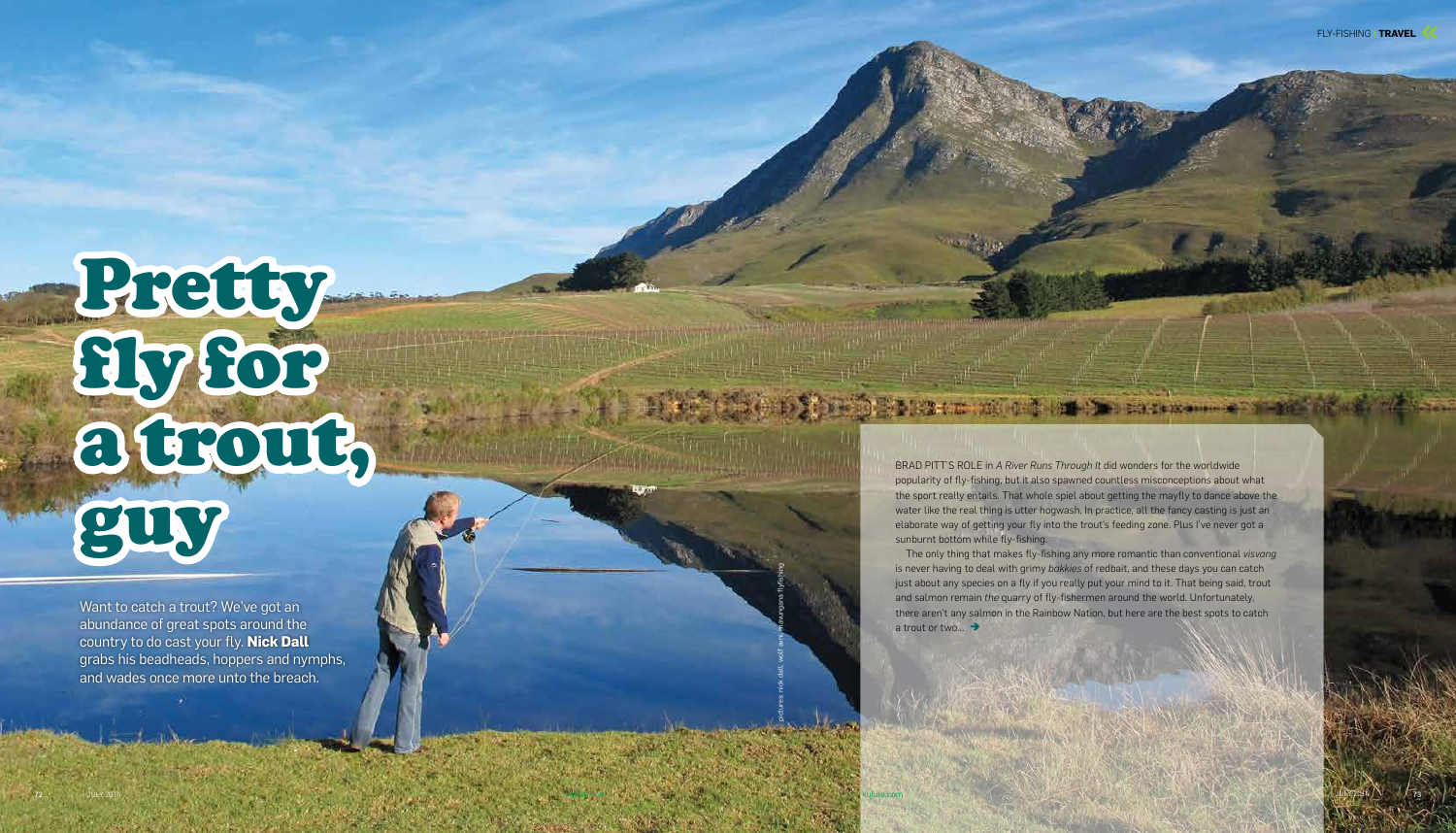

### Western Cape

Ĺ Ĵ  $\mathbf{r}$ Ï  $\mathbf{I}$ 

> Cape Town is closer to quality flyfishing than any other major city in the country. Some of SA's best streams are found in the Du Toitskloof valley, on the northern side of the Huguenot tunnel, while there's decent dam fishing in most of the cooler high-altitude areas of the province.

The three rivers that crisscross Du Toitskloof all feature small, picky rainbow trout; crystalline, whisky-tinged water; boulder-strewn riverbeds; and fairy-tale mountain backdrops, but each stream also has its own distinctive character. The Smalblaar has the biggest fish, but is also closest to the N2. The Elandspad feels a million miles from anything, even though it's actually closest to the city. And the Holsloot is great in late summer, when the overflow from the Stettynskloof Dam ensures a steady flow of cool water.

Lakenvlei, beyond Ceres, is undoubtedly the biggest and best trout dam in the province, and like the rivers of Du Toitskloof, it is managed by the Cape Piscatorial Society. Closer to home (and, notably, to wine) is Eikendal near Stellenbosch.





**MY CUP RUNNETH OVER** Giant's Cup is so stunning you won't mind even if you .<br>catch nothing.

#### The 'Berg

It goes without saying that SA's biggest, baddest mountain range should harbour some of its best trout fishing. Countless rivers and streams tumble off KZN's escarpment and – thanks to colonialism – they virtually all contain trout. The 'Berg is unique among South African fly-fishing destinations in that it holds at least as many brown trout as it does rainbows, and rivers such as the Mooi, the Bushman's and the Umgeni are synonymous with the sport in our country.

These days the trout in rivers and dams on public land aren't looked after quite as well as they used to be (officially, trout are an invasive alien species), but Ezemvelo KZN Wildlife does still have some good river fishing at Lotheni and Giant's Castle.

Arguably the best dam fishing in the country is at Giant's Cup, which is home to the only population of selfspawning still-water trout in the country. Otherwise, the Underberg-Himeville Trout Fishing Club allows members to fish a vast array of waters, while nonmembers can also fish a couple of their dams.  $\rightarrow$ 

# *Shopping list*

First up, have a long, hard think about what kind of fishing you want to do, then head over to your nearest specialist fly-fishing shop. You'll need a rod, some line and a reel, with the first two being far more important than the reel. Rods, reels and lines come in different weights – higher equals larger and cruder. What's more, lines can be sinking or floating – in general, floating lines are used on rivers and sinking lines in dams, but it usually pays to have at least one of each.

Weighty tomes have been written on the subject of flies, but the honest truth is that you could get through your first fishing trip with only a woolly bugger on the end of your line – especially if you're fishing in a dam. The woolly bugger is to trout what a Big Mac is to the Springbok front row, and a few different sizes in black, olive and brown will cover most bases.

Rivers are a bit more complicated, and you'll need a couple of nymphs (small sinking flies that mimic underwater larvae) and a few dries (floating flies that mimic little flying *goggas*) too. As a beginner, you'll lose quite a few flies to the surrounding foliage – so bring backups!